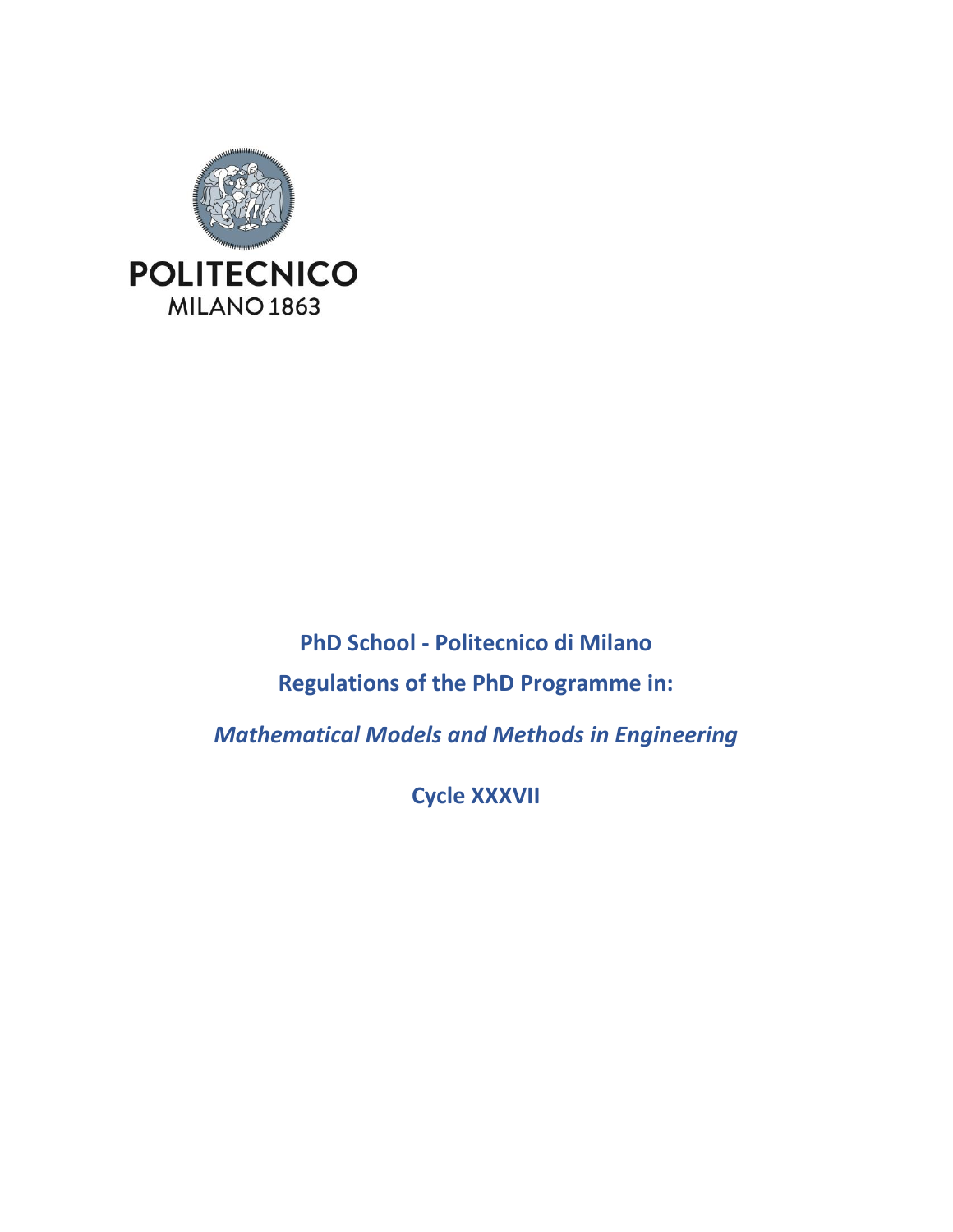# 1. General Information

PhD School - Politecnico di Milano

PhD Programme: Mathematical Models and Methods in Engineering

Course start: November 2021

Location of the PhD Programme: Milano Leonardo

Promoter Department: Dipartimento di Matematica

Scientific Disciplinary Sectors

MAT/05 Mathematical Analysis; MAT/06 Probability and Statistics; MAT/07 Mathematical Physics; MAT/08 Numerical Analysis; MAT/09 Operational Research; SECS-S/01 Statistics; SECS-S/06 Mathematical Methods of economy, finance and actuarial sciences.

PhD School Website: **<http://www.polimi.it/phd>** PhD Programme Website: http://mate.polimi.it/dottorato

# 2. General presentation

Mathematical Modeling plays a central role in the development of Engineering, Life Sciences, Physics and Finance. The Department of Mathematics of the Politecnico di Milano, in particular the MOX Laboratory of Modeling and Scientific Computing [\(http://mox.polimi.it\)](http://mox.polimi.it/) and the Quantitative Finance Lab (<https://www.qfinlab.polimi.it/>), have developed close interactions with several Engineering, Mathematics and Physics Departments in Politecnico and in many other Italian and International Institutions, Industrial firms and Research Agencies.

Since the statement of the Ph.D. program in "Mathematical Models and Methods in Engineering" (in 2008, 24th cycle), it has focused its activity on the development of advanced mathematical theories and of methods for solving practical problems of industrial and technological interest. Correspondingly, five thematic macro-areas have been identified for the Ph.D. researches:

- Mathematical models and methods in materials science
- Mathematical models and methods in physics
- Mathematical models and methods in life sciences
- Mathematical models and methods in earth and environmental sciences
- Mathematical models and methods for industrial and financial processes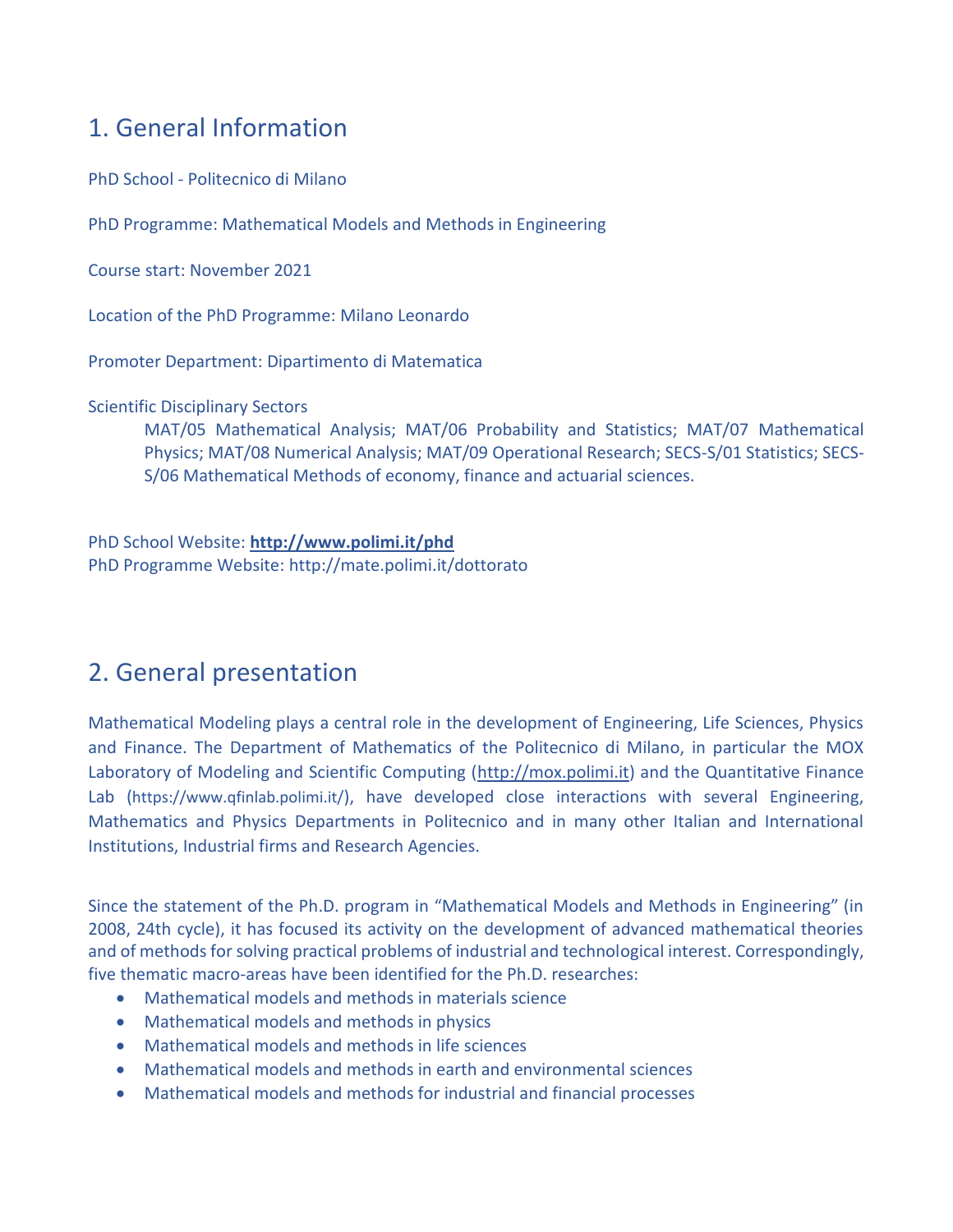Each thematic area gathers, in an interdisciplinary manner, the know-how needed to develop the multiscale and multi-physics models essential to study practical problems whose complexity arises either from the entangled geometry and topology (see, e.g., the analysis of blood flow in the cardiovascular human system), from the interaction between micro- and macroscopic degrees of freedom (as in shape memory alloys or liquid crystals), from the wide range of timescales involved (see the sedimentary evolution in geological basins), from the computational complexity of the solution algorithms (optimization of NP-hard problems in industrial applications), from the complexity of the statistical methods to analyse big data and high dimensional data or from the lack of deterministic solutions (stochastic evolution in quantitative finance, statistical processing of huge number of functional data).

The Ph.D. Course in "*Mathematical Models and Methods in Engineering"* has greatly benefited from the interactions with other University Departments and external Industries and Research Agencies. An evidence of such a fruitful interaction is pointed out by several thematic Ph.D. grants – funded by external sponsors –, allocated in the last four cycles of the Ph.D. program. Several grants have favored student mobility (more than half of our candidates possess a M.Sc. degree different from the Mathematical Engineering degree directly supplied by the Department of Mathematics of the Politecnico di Milano). The inter-disciplinary character of the Ph.D. program is confirmed also in the Faculty Board, where several technical disciplines are represented.

The main research subjects sponsored by external institutions in the last four years

- An integrated Heart Model for the simulation of the cardiac function sponsored by the ERC Advanced Grant project iHEART
- Reduced Order Modelling, Simulation and Optimization of Coupled systems, sponsored by H2020-MSCA-ITN-2017, EU project 765374 ROMSOC
- Non-conforming polyhedral finite element methods for the approximation of partial differential equations sponsored by SIR Starting Grant "PolyPDEs" and by Fondazione Cariplo & Regione Lombardia
- Mathematical and numerical models of the cardiovascular system and for medical models and design (sponsors: IIT, Caritro, European Union, MIUR/PRIN, FIRB)
- Topology optimization (FARB Politecnico di Milano)
- Numerical and statistical modelling of geological and geophysical processes (sponsor ENI)
- Discontinuous spectral elements for the modelling of seismic events (sponsor Munich Re)
- High performance simulation of power semiconductor devices (sponsor ABB)
- Mathematical modeling of nanoscale therapeutic systems (sponsors Regione Lombardia, CEN Foundation, Politecnico di Milano, Fondazione Politecnico di Milano)
- Memristive devices for brain inspired computing (sponsor Consiglio Nazionale delle Ricerche)
- Numerical modeling of continuous mixing processes in industrial applications (Fondazione Politecnico, Pirelli Tyre spa)

The main projects involving collaboration with external partners partially supporting the research include:

iHEART: "integrated heart model for the simulation of the cardiac function", H2020-EU.1.1. -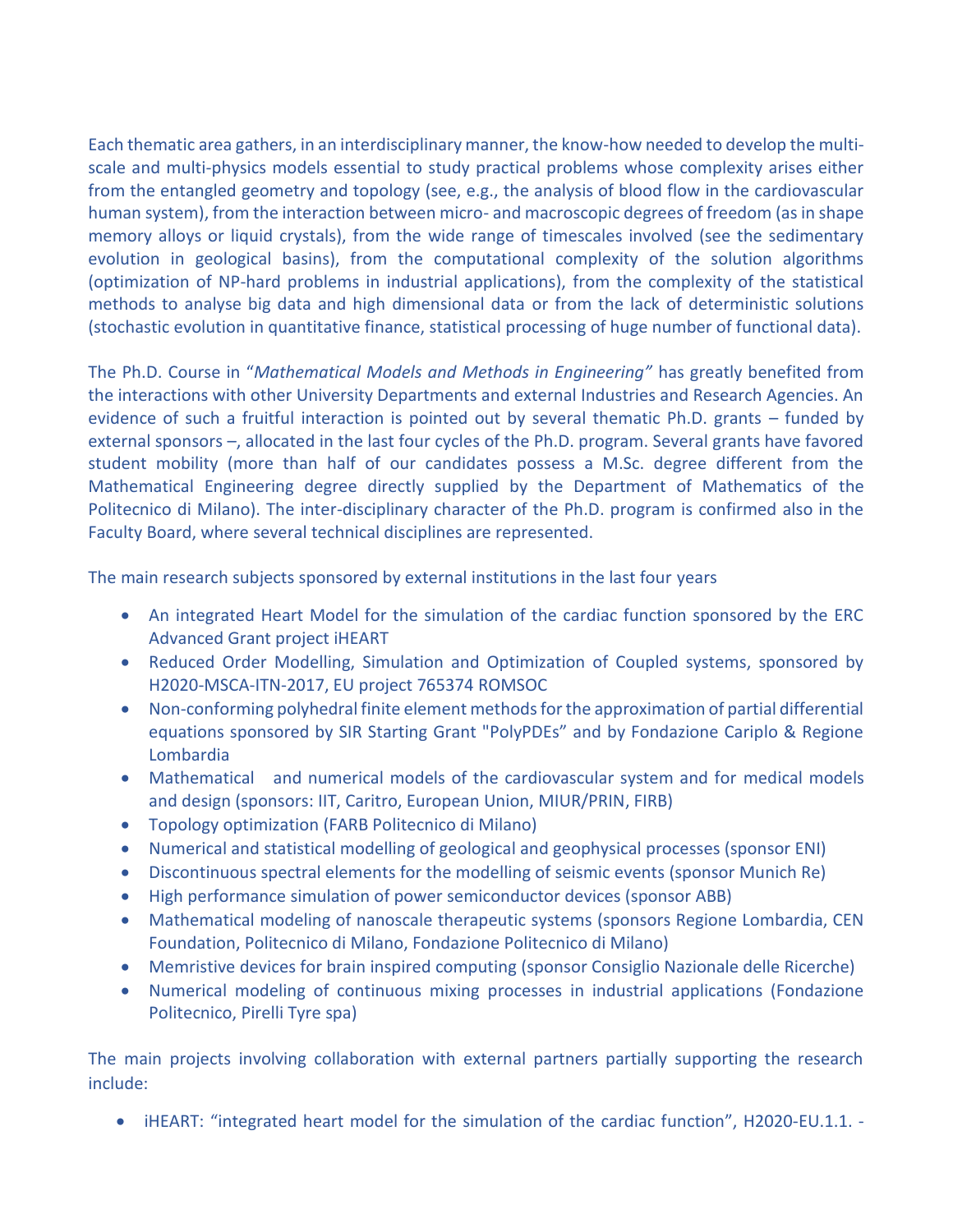EXCELLENT SCIENCE - European Research Council (ERC) aims to create a complete mathematical model of the human heart.

- VINCI fellowship "A new computational approach for fluid-structure interaction of slender bodies immersed in three-dimensional flows " (in collaboration with Sorbonne, Paris).
- HERO fellowship "Hierarchical computational models for predicting the vascular and Extravascular transport of molecules, nanoconstructs and cells in neoplastic tissues". Supported by DMAT and IIT-Genova it aims to develop an integrated framework for a rational design of nanoconstructs.
- ABB fellowships: development of mathematical and statistical tools for the analysis of data generated by smart grid.
- ENI fellowships: Numerical and statistical modelling of geological and geophysical processes.

The PhD course is run by a Coordinator and a Faculty Board.

The Coordinator chairs the Faculty Board, coordinates the preparation of the annual Educational Programme and organises the general educational activities of the PhD course (see Attachment A1). The Faculty Board is responsible for the Educational programme and for teaching and administrative activities related to the PhD course (see Attachment A2).

# 3. Objectives

The development of advanced technologies in Science and Engineering (such as but not reduced to Artificial Intelligence, Coding Theory, Data Science, Machine Learning, Mathematics for Genomics and Medicine, Quantum Computing) brings an increasing demand of advanced mathematical theories and methods, which in turn fosters the demand for education and training of skilled mathematicians in pure and applied research. The main scope of the Ph.D. course "*Mathematical Models and Methods in Engineering"* is to train high-level researchers in various fields of pure and applied mathematics, statistics and mathematical finance. Several components must be mixed to guarantee a profitable success in applications. A deep knowledge of the relevant physical, chemical and/or biological phenomena is necessary, along with the ability in modeling complex systems, and the skills in the use and development of the mathematical tools able to provide quantitative solutions. With this aim, interdisciplinary preparation and team-working capability are basic elements in the training of the Ph.D. candidates.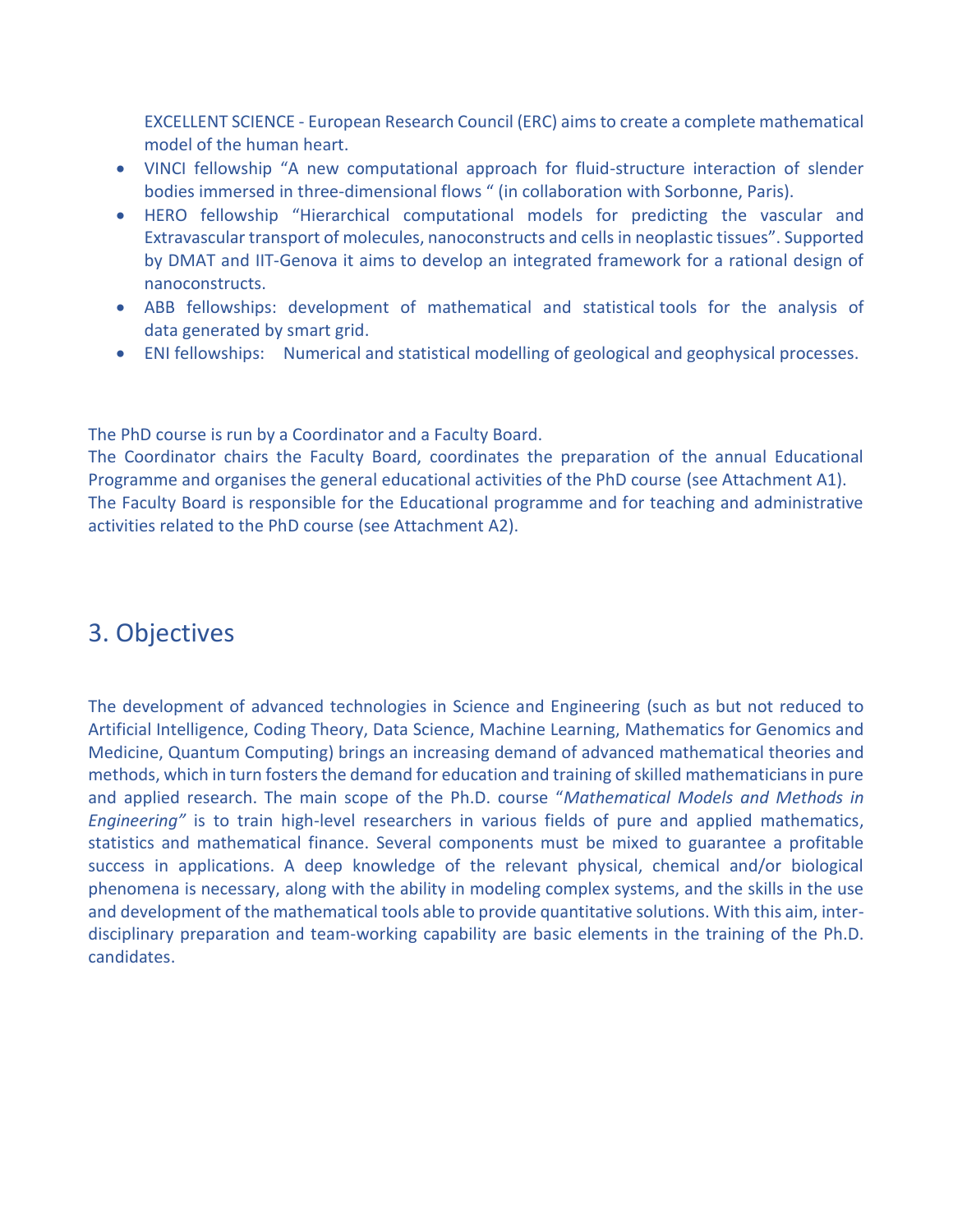## 4. Professional opportunities and job market

Candidates who successfully complete the Ph.D. course possess a solid educational training in pure and applied mathematics, as they are required to achieve original research results in one or more of the following areas: Numerical Analysis, Mathematical Physics, Mathematical Analysis, Statistical Learning, Operations Research, Stochastic Modeling, Geometry and Algebra.

Candidates are also required to acquire competences and ability of performing critical analysis and design in one or more branches of Engineering, including: Fluid dynamics, Bioengineering, Materials Science, Life Sciences, Decision making, Geophysics, Building Science, Energy, and Risk assessment.

Expected professional placements for Ph.D. doctorates are: academic research in Italian or International Universities and Research Institutions, R & D divisions of private companies, study and research centers of public Agencies, financial and insurance Institutions.

### 5. Enrolment

### **5.1 Admission requirements**

Italian and International citizens can apply. They are requested to have graduated in accordance with the pre-existing laws D.M. 3.11.1999 n. 509, or to have a Master of Science degree in accordance with D.M. 3.11.1999 n. 509, or a Master of Science in accordance with D.M. 22.10.2004 n. 270, or similar academic title obtained abroad, equivalent for duration and content to the Italian title, with an overall duration of university studies of at least five years.

The certified knowledge of the English language is a requirement for admission. Please refer to the PhD School website for details.

The admission to the programmes will be established according to the evaluation of the candidates' curricula, motivation letters, and an illustrative report about the development of a possible PhD research, which candidates will send contextually with their application to the admission announcement.

### **5.2 Admission deadlines and number of vacancies**

The number of positions is indicated in the Call for admission to the 37<sup>th</sup> PhD cycle Programmes: <http://www.polimi.it/phd>

Scholarships both on general and on specific themes are available, in accordance with what is specified in the call for admission.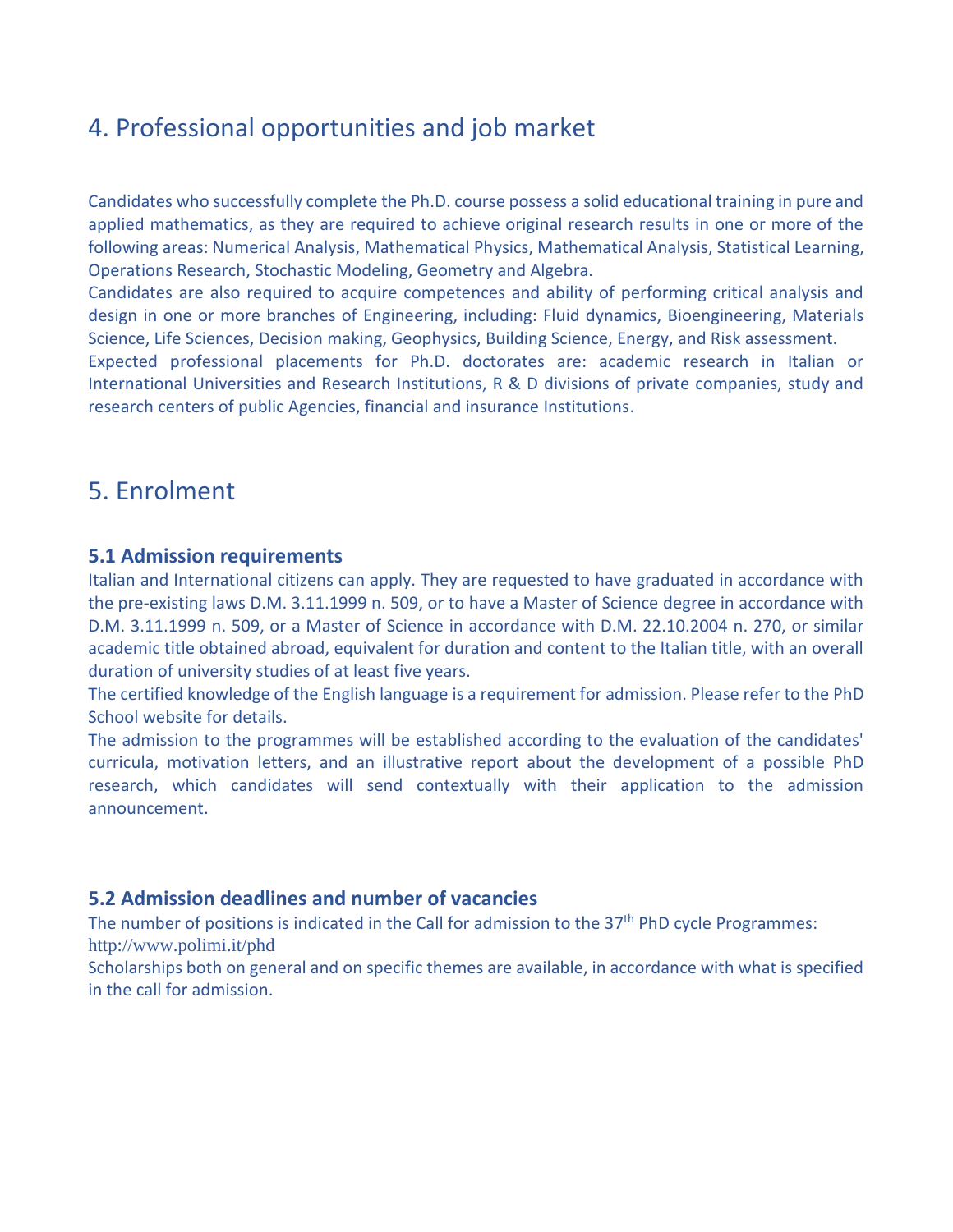### 6. Contents

#### **6.1 Requirements for the PhD title achievement**

The achievement of the PhD title in "*Mathematical Models and Methods in Engineering"* requires a study and research activity of at least three years equivalent of full time study, research and development of PhD thesis.

PhD candidates in "*Mathematical Models and Methods in Engineering"* must earn a minimum of 30 course credits (see paragraph 6.3 below), and to continuously conduct studies and research.

At the beginning of the course, the Faculty Board assigns a tutor to each PhD candidate to supervise and assist him/her in the overall training programme. The tutor shall be a professor belonging to the Faculty Board. The tutors assist the candidates in the choice of courses to be included in the study plan, which is eventually submitted for approval to the Coordinator of the PhD Programme (see also section 6.4 below).

The Faculty Board may assign extra course credits to one or more candidates, in case they need to complete their preparation in specific topics, relevant for their research projects.

#### **6.2 Research development**

The main aim of all Politecnico di Milano PhD programmes is the development in the candidates of a research-oriented mind-set, with expertise and skills in a specific research topic. To this end, candidates develop a problem-solving capability in complex contexts, including the capacity of performing deep analysis of the problems, identifying original solutions, possibly implementing them in scientific software and evaluating their applicability in practical contexts.

These skills provide the PhD candidates with major opportunities of development in their research both in the academic field, and in public and private organisations.

PhD candidates are requested to develop an original research work. The PhD thesis must thus contribute to increase the knowledge in the candidate's research field. Besides, it has to be coherent with the research topics developed in the Department where the PhD Programme in Mathematical Models and Methods in Engineering is carried out.

The original research results are collected in the PhD thesis, where the candidate's contribution is put in perspective with respect to the research state of the art in the specific research field.

The PhD research is developed under the guidance of a supervisor, who supports the candidate in the setting-out and in the everyday activities related to the thesis development. The supervisor is not necessarily a member of the Faculty Board, and may also belong to an institution different from Politecnico di Milano. The supervisor can be supported by one or more co-supervisors.

Further activities intended to develop the candidate's personal skills and research expertise are encouraged during the PhD path.

Candidates must acquire the capability to present and discuss their work in their research community. Consequently, both the participation to international conferences and the publication of the research results in peer-reviewed journals are encouraged.

The PhD programme favors the candidates' research interactions with other groups in their research field, preferably abroad. Research visits of at least three months are strongly encouraged, as through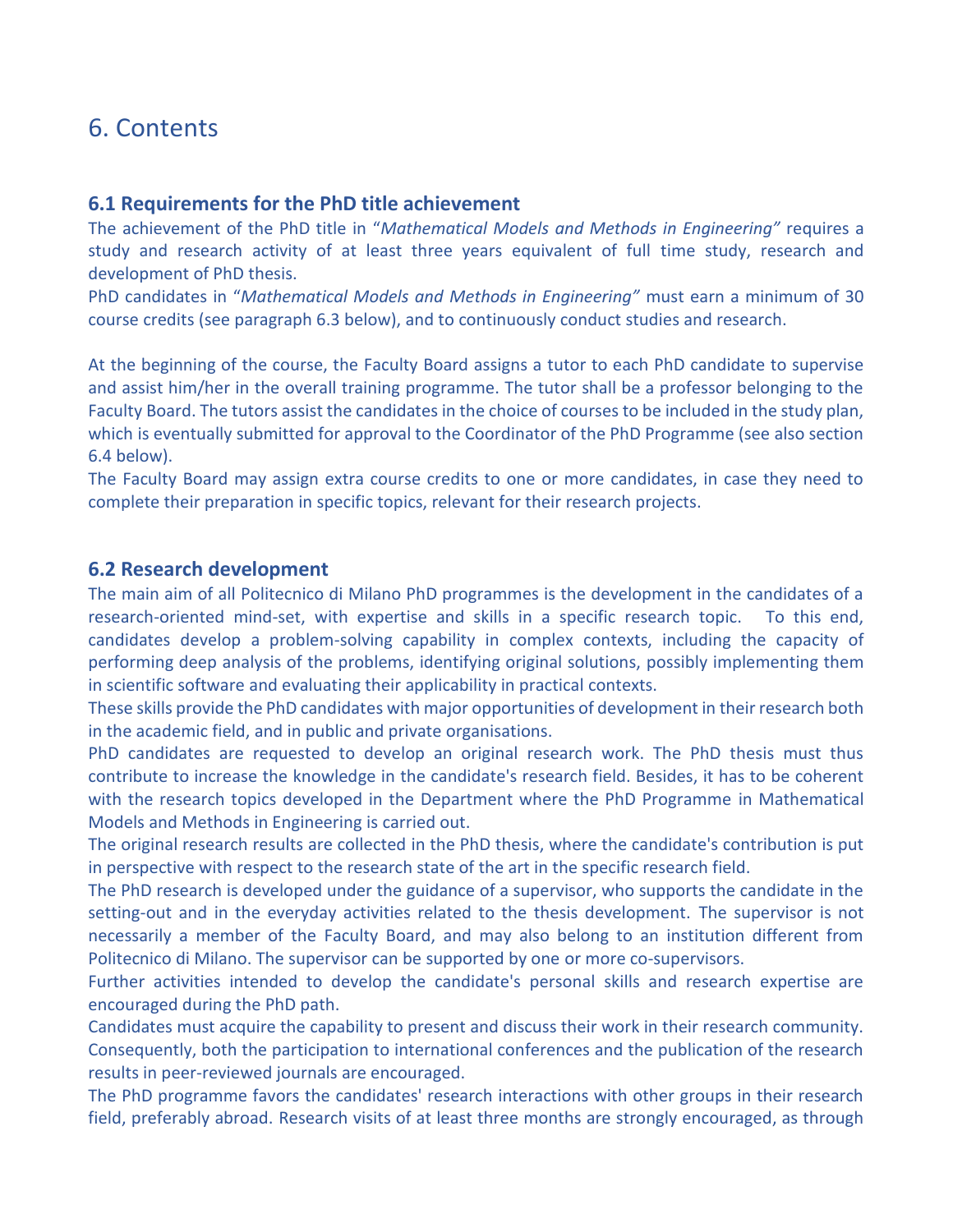them the candidates may acquire further skills to develop their research work and thesis. The duration of the programme is normally three years.

### **6.3 Objectives and general framework of the teaching activities**

The PhD Programmes and the PhD School activate teaching forms of different kind and credit value, including courses, seminars, project workshops, laboratories. Teaching activities both cover the basic research issues (problems, theories, methods), which represent the founding element of the PhD Programme and identify clearly its cultural position, and deepening in a specialist way some research issues connected with the problems developed in the theses.

Lessons are usually held in English, except when indicated otherwise. The PhD programme includes at least one complete path delivered in English language.

Structured teaching activities allow to earn ECTS credits. Other activities, typically specialised and for which it is difficult to evaluate the learning and its quantification, fall within the scientific activities of which the Faculty Board takes into account in the overall evaluation, but they do not allow to earn ECTS.

The PhD School of Politecnico di Milano proposes a set of courses aiming to train the PhD candidates in soft and transferable skills. The skills and abilities provided by these courses are expected to help candidates across different areas of their careers in order to respond to the rapidly evolving needs of the global economy and society at large. The list of PhD courses organized by the PhD School is available at the website http://www.dottorato.polimi.it/en/during-your-phd/phd-level-courses/.

At least 10 of the 30 course credits that each candidate is required to earn shall be obtained through soft and transferable skills courses organized by the PhD School.

The tables below summarize the candidate's path (as regards coursework activities). At the same time, the programme foresees that the candidates are devoted to research activity in a continuous way, following the lead of their supervisors, and of the Faculty Board.

| <b>Courses</b>    | <b>Possible details</b><br>or reference to | <b>Number</b><br><b>of</b><br>credits (or min- | <b>Note</b> |
|-------------------|--------------------------------------------|------------------------------------------------|-------------|
|                   | following tables                           | max)                                           |             |
| <b>PhD School</b> |                                            | 10                                             |             |
| <b>Courses</b>    |                                            |                                                |             |
| <b>Courses</b>    |                                            | $10 - 20$                                      |             |
| characterising    |                                            |                                                |             |
| the PhD           |                                            |                                                |             |
| Programme         |                                            |                                                |             |
| <b>Other PhD</b>  | Summer<br>or                               | $0 - 10$                                       |             |
| courses           | Winter Schools/                            |                                                |             |
|                   | <b>Reading Courses</b>                     |                                                |             |

### *First/Second Year*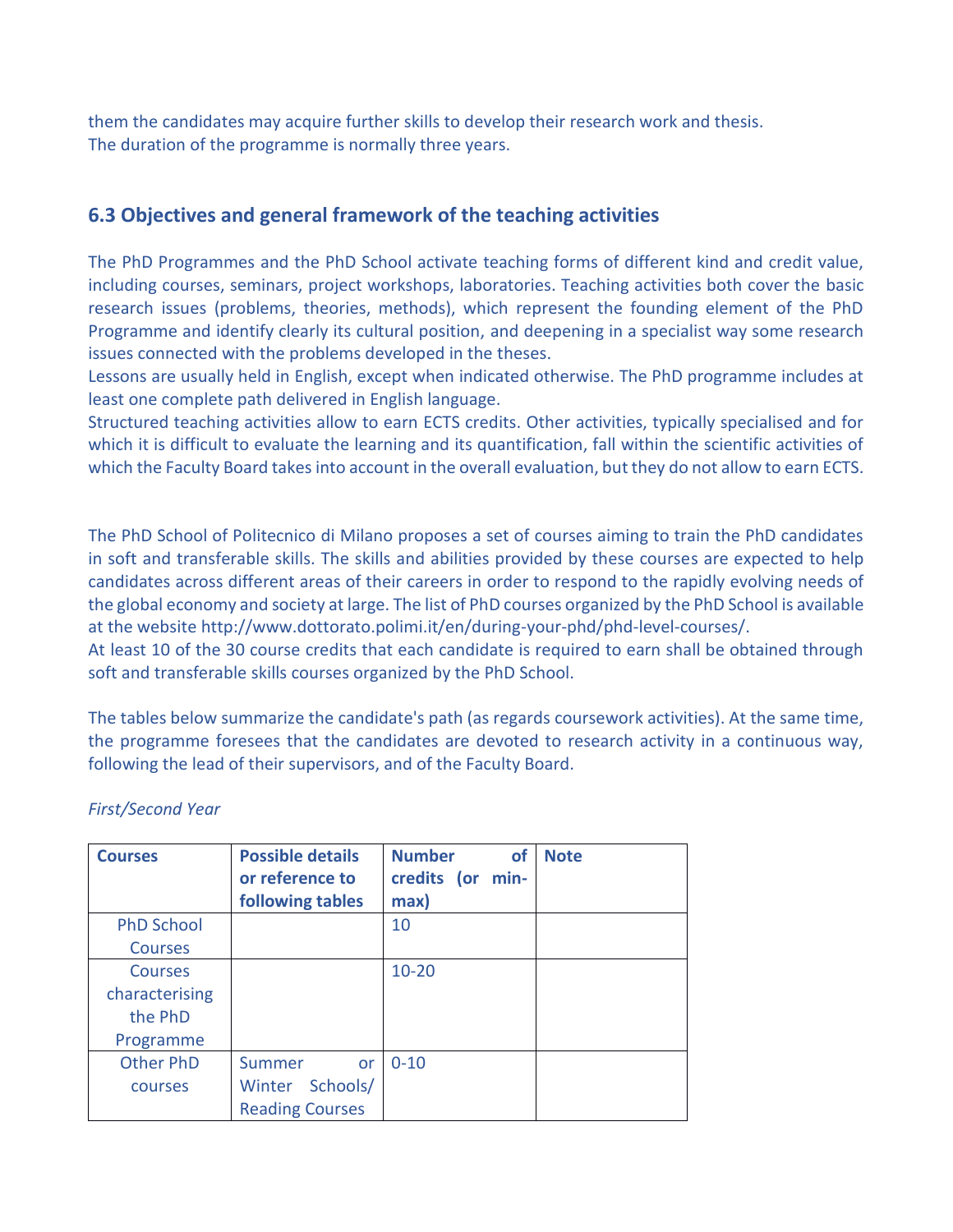#### *Third year*

In the third year the candidate should be devoted entirely to the research and to the development of the PhD thesis.

#### **PhD Course List**

**A)** The PhD Programme in "Mathematical Models and Methods in Engineering" organises the **Characterising Courses** listed in table A.

For the admission to the final exam the acquisition of at least 10 credits in this list is **mandatory**.

**B)** The PhD School organises every year general and Interdoctoral courses. The acquisition of **at least 5 credits**is **strongly suggested** among the courses of B type*.* The list of PhD courses organized by the PhD School is available at the website:

<http://www.dottorato.polimi.it/en/during-your-phd/phd-level-courses/>

#### **C) Other PhD courses**

A maximum of 5 mandatory credits can be obtained by choosing among courses provided by other PhD programmes at Politecnico di Milano and/or external Institutions (in this case the previous approval of the tutor and the coordinator is mandatory).

#### **PREPARATORY COURSES**

If the supervisor and the tutor find it useful or necessary that the candidate attends preparatory courses (chosen among the activated courses at the Politecnico di Milano) the Faculty Board of the PhD programme may assign some extra-credits to be acquired to complete the training path. The credits acquired in this way will be considered as additional, in relation to the mandatory credits to be acquired with the PhD courses.

#### **SPECIALISTIC COURSES, LONG-TRAINING SEMINARS**

The attendance of Specialist Courses, Workshops, Schools, Seminars cycles is strongly encouraged and (if these seminars, workshops are certified and evaluated) may permit to acquire credits according the modalities established by the Faculty Board and previous approval of the study plan submitted by the candidate. These courses and workshops can be inserted in the study plan, even if they are not evaluated (and therefore not qualified as credits), as optional "additional teaching".

The scheduled course planning for the academic year 2021-2022 follows. Other courses may be activated during the year. In this case the candidates will be promptly informed, and will be allowed to insert these new courses in their study plan.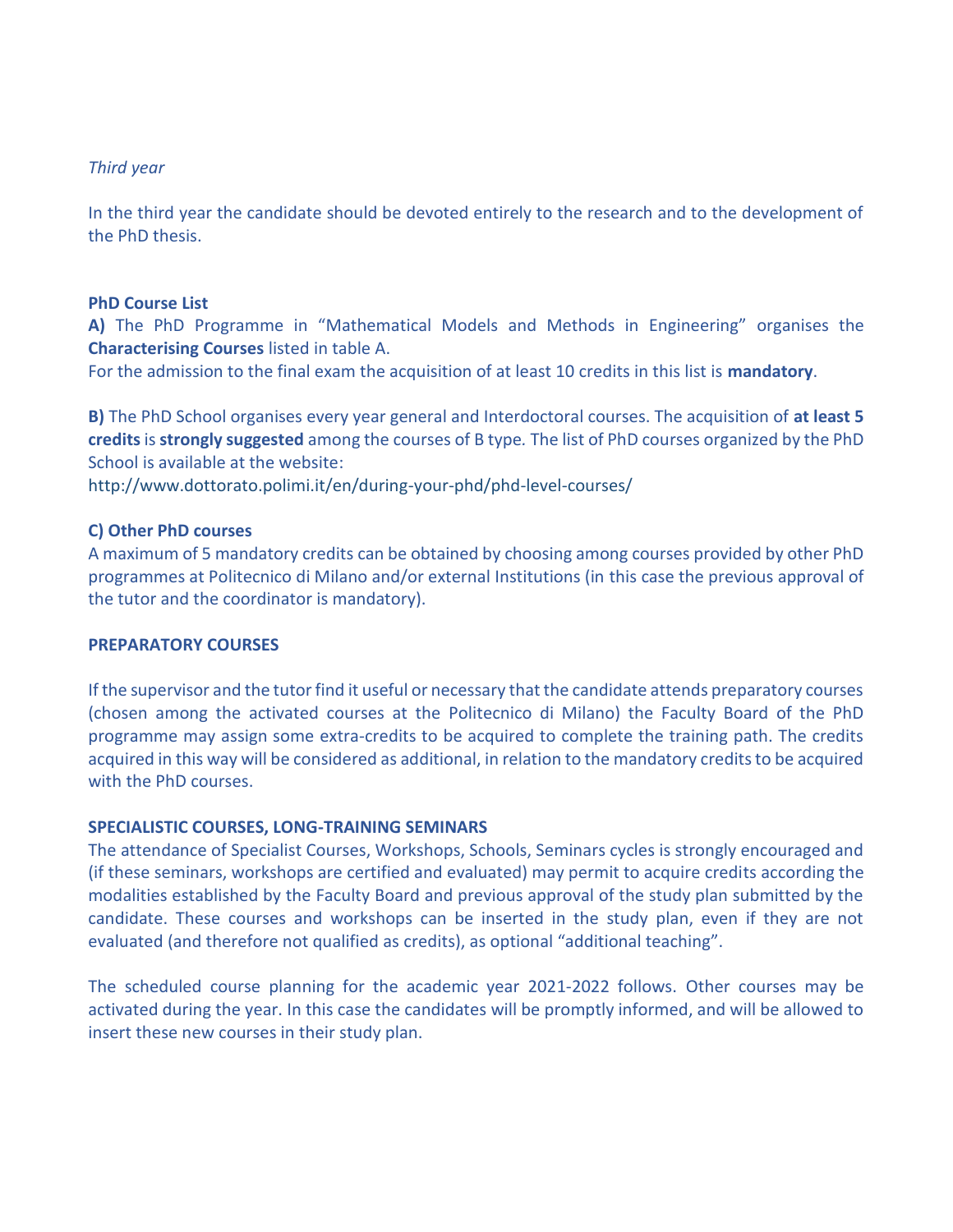#### **Table A: PHD COURSES CHARACTERISING THE PHD PROGRAMME**

| <b>SSD</b>                     | <b>Name of the course</b>                                                                       | <b>Professor</b>                | A.A./Semester | Language         | <b>Credits</b> |
|--------------------------------|-------------------------------------------------------------------------------------------------|---------------------------------|---------------|------------------|----------------|
| <b>MAT/06</b><br><b>MAT/05</b> | <b>Wasserstein metrics: from</b><br>diffusion equations to<br>statistical issues                | <b>Bassetti and</b><br>Muratori | Fall          | <b>English</b>   | 5              |
| <b>MAT/05</b>                  | Reaction-diffusion<br>equations                                                                 | Verzini and<br>Soave            | <b>Spring</b> | <b>English</b>   | 5              |
| <b>MAT/05</b>                  | <b>Semigroups of Linear</b><br><b>Operators and Applications</b><br>to Evolution Equations      | Pata and<br>Conti               | <b>Spring</b> | English/Italiano | 5              |
| <b>MAT/07</b>                  | <b>Mathematics of Quantum</b><br><b>Mechanics</b>                                               | Correggi                        | <b>Spring</b> | English/Italiano | 5              |
| <b>MAT/08</b>                  | <b>Mathematical Methods for</b><br><b>Deep Learning</b>                                         | <b>Miglio and</b><br>Verani     | <b>Spring</b> | <b>English</b>   | 5              |
| <b>MAT/08</b>                  | <b>High-Order Discretization</b><br><b>Methods for Partial</b><br><b>Differential Equations</b> | Antonietti<br>and Dedè          | <b>Spring</b> | <b>English</b>   | 5              |
| <b>MAT/08</b>                  | Python per il calcolo<br>scientifico                                                            | <b>Miglio</b>                   | Fall          | <b>English</b>   | 5              |
| <b>MAT/08</b>                  | <b>Advanced numerical</b><br>methods for predictive<br>digital twins                            | Zunino and<br>Manzoni           | <b>Spring</b> | <b>English</b>   | 5              |
| <b>MAT/08</b>                  | Numerical methods for the<br>fluid structure interaction<br>problem                             | Formaggia<br>and Vergara        | Fall          | English/Italiano | 5              |
| <b>MAT/08</b>                  | Numerical methods for the<br>geosciences                                                        | Scotti and<br>Fumagalli         | Fall          | English/Italiano | 5              |
| <b>MAT/08</b>                  | Numerical optimal control<br>in engineering, finance and<br>quantum mechanics                   | Ciaramella                      | <b>Spring</b> | <b>English</b>   | 5              |
| <b>MAT/03</b>                  | Numerical solutions of<br>systems of polynomials                                                | Lella and<br><b>Notari</b>      | Fall          | <b>English</b>   | 5              |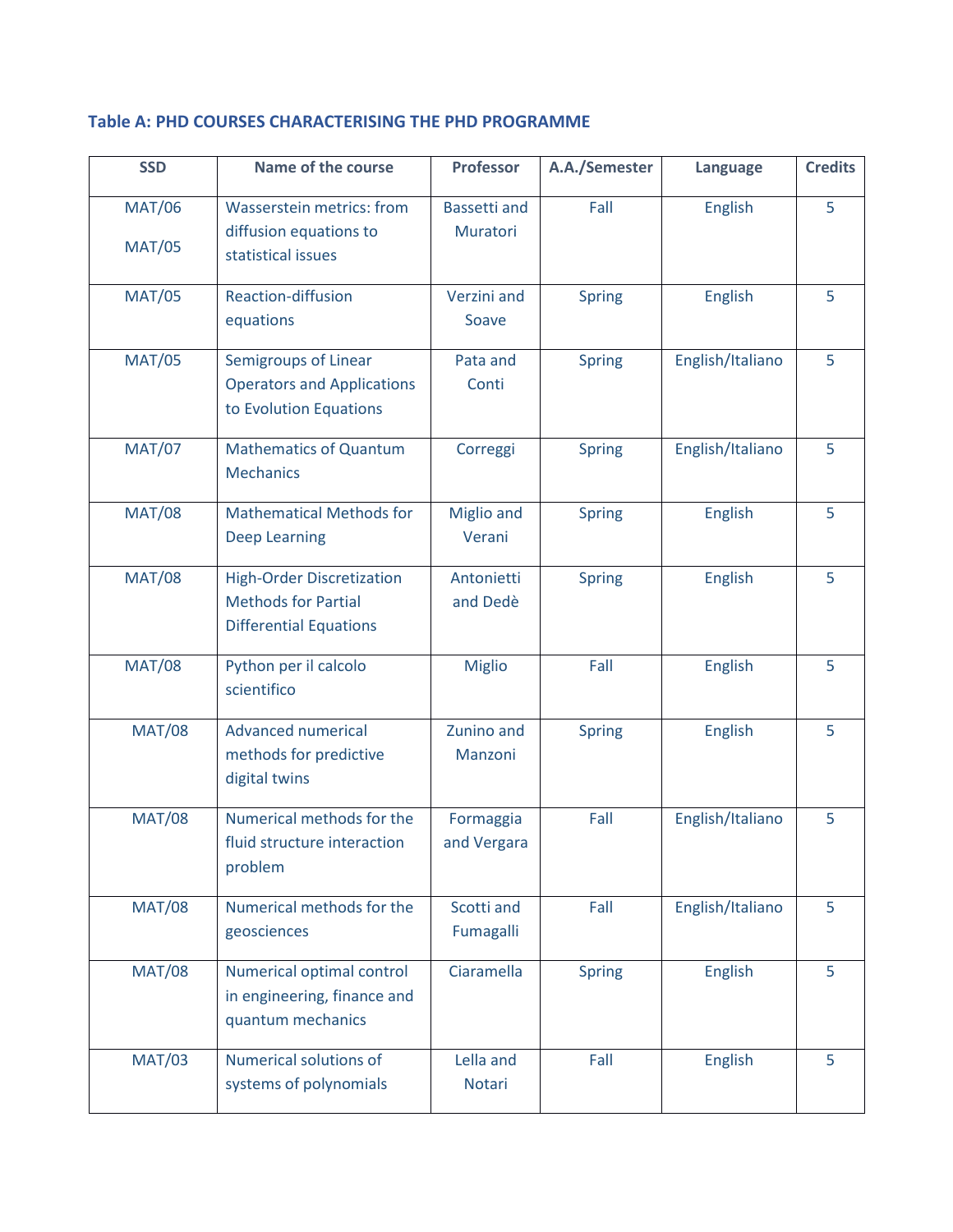| <b>MAT/03</b>   | <b>Discrete and Geometric</b><br>Tomography              | <b>Dulio</b> | <b>Spring</b> | English/Italiano | 5 |
|-----------------|----------------------------------------------------------|--------------|---------------|------------------|---|
| <b>MAT/06</b>   | Quantum information $- A$<br>primer course               | <b>Toigo</b> | Fall          | English          | 5 |
| <b>MAT/02</b>   | (Semi)group theory and<br>automata                       | Rodaro       | <b>Spring</b> | English          | 5 |
| <b>SEC-S/01</b> | <b>Advanced Statistical</b><br>Learning for Complex Data | leva         | Fall          | English          | 5 |
|                 | Advanced mathematical<br>methods in engineering I        | Zunino       | Spring/Fall   |                  | 5 |
|                 | Advanced mathematical<br>methods in engineering II       | Sabadini     | Spring/Fall   |                  | 5 |

### **Table B SUGGESTED CROSS –SECTORAL COURSES**

| <b>SSD</b> | <b>Name of the Course</b>                                                  | <b>Professor</b> | <b>Semester</b> | <b>Language</b> | <b>Credits</b> |
|------------|----------------------------------------------------------------------------|------------------|-----------------|-----------------|----------------|
|            | Laboratorio di<br>insegnamento a classi<br>numerose                        | Zani             |                 | Italiano        | 5              |
|            | La comunicazione nella<br>scienza                                          | Paganoni         | <b>Spring</b>   | Italiano        | 5              |
|            | Scientific reasoning,<br>philosophy, logic and<br>applications             | Valente          |                 |                 | 5              |
|            | Introduction to<br><b>Academic Research</b>                                | Volonté          |                 |                 | 5              |
|            | <b>English for Academic</b><br>Communication                               | <b>Biscari</b>   |                 |                 | 5              |
|            | <b>Advanced Interaction</b><br><b>Skills for Academic</b><br>Professionals | Arnaboldi        |                 |                 | 5              |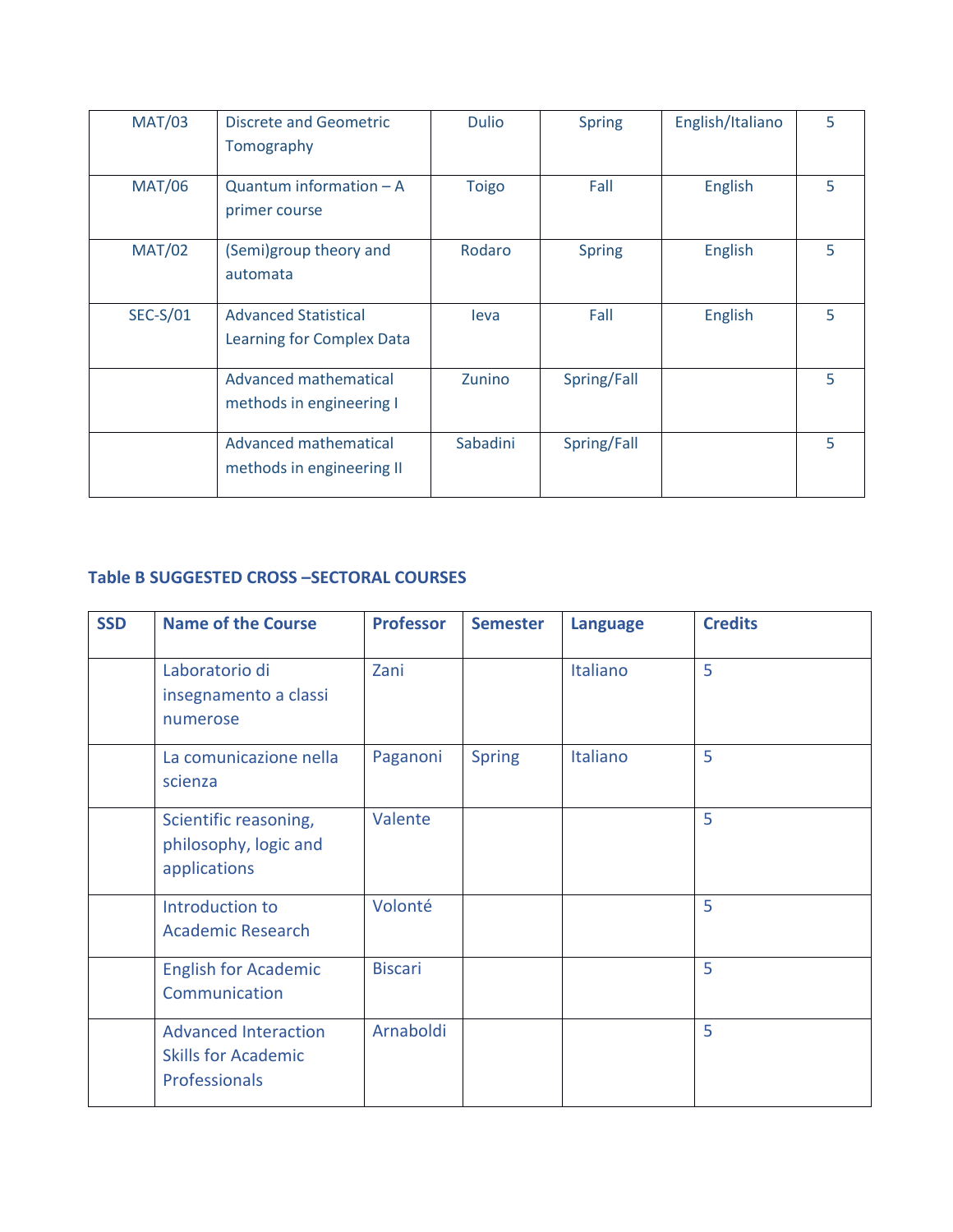#### **OTHER PhD COURSES**

Further Courses and Summer/Winter Schools may be made available.

#### **6.4 Presentation of the study plan**

PhD candidates must submit a study plan, which may be revised periodically (approximately every three months), in order to adequate them to possible changes in the course list, or to needs motivated by the development of their PhD career. The study plans must be approved by the PhD programme Coordinator, according to the modalities established by the Faculty Board of the PhD Programme itself.

#### **6.5 Yearly evaluations**

Candidates present their work to the Faculty Board at least once a year. In particular, the candidates must pass an annual evaluation in order to be admitted to the following PhD year. The third year evaluation establishes the candidate's admission to the final PhD defense.

As a result of each annual evaluation, the candidates who pass the exam receive an evaluation (A/B/C/D) and may proceed with the enrolment at the following year. Candidates who do not pass the exam are qualified either as "Repeating candidate"(Er) or "not able to carry on with the PhD (Ei)". In the former case (Er), the candidates are allowed to repeat the PhD year at most once. The PhD scholarships – if any – are suspended during the repetition year. In the latter case (Ei) the candidates are excluded from the PhD programme and lose their scholarships – if any.

In case the Faculty Board holds appropriate to assign directly an exclusion evaluation (Ei) without a previous repetition year, the request must be properly motivated, and validated by the PhD School.

After the final year, candidates who have achieved sufficient results but need more time to draw up their theses, may obtain a prorogation of up to 12 months.

#### **6.6 PhD thesis preparation**

The main objective of the PhD career is the development of an original research contribute. The PhD thesis is expected to contribute to the advance of the knowledge in the candidate's research field.

The PhD study and research work is carried out, full time, during the three years of the PhD course. Stages or study periods in (Italian or International) companies or external Institutions may complete the candidate's preparation.

The resulting theses need to be coherent with the research issues developed in the Department where the PhD programme is developed.

The candidate must present an original thesis, discuss its contribution to the state of the art in the research field in the research community.

The PhD research is developed following the lead of a supervisor, who supports the candidate in the setting out and in the everyday activities regarding the thesis development.

At the conclusion of the PhD studies, the Faculty Board evaluates the candidates. Candidates who receive a positive evaluation submit their theses to two external reviewers for refereeing. If the evaluation provided by the reviewers is positive (o after the revisions required by the external reviewers), the candidates defend their thesis in a final exam, in front of a Committee composed of three members (at least two of which must be external experts).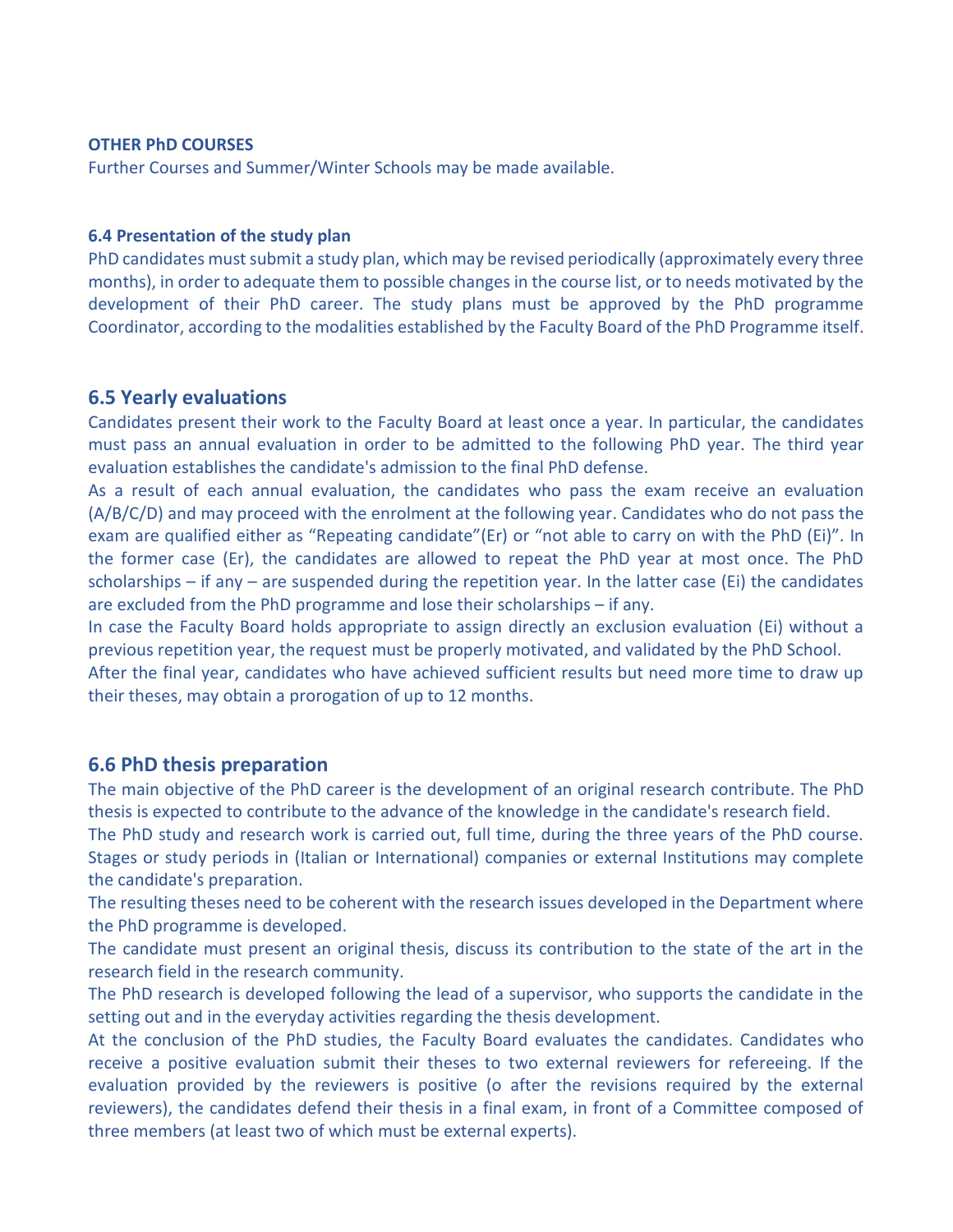### 7. Laboratories, PhD Secretary Services

Secretary Services: Dr. Esperia Ferrara

**[esperia.ferrara@polimi.it](mailto:esperia.ferrara@polimi.it) ; Phone +39 02/2399.4616**

### 8. Internationalisation and inter-sectoriality

Carrying out study and research activities at external laboratories is strongly recommended. Politecnico di Milano supports joint PhD paths with International Institutions, as well as Joint and Double PhD programmes. Further information is available on the PhD School website and on the PhD programme website.

More specifically, the PhD programme in Mathematical Models and Methods in Engineering collaborates with with Université La Sorbonne, University of Leiden (Netherlands) to award double degrees.

The PhD programme benefits of the project *EU PROJECT 713485,* INdAM-DP-Cofund-2015, see [https://cofund.altamatematica.it](https://cofund.altamatematica.it/)

Interaction with and exposure to non-academic sectors provides significant benefits to doctoral candidates as well as to research and innovation intensive employment sectors. Direct exposure to the challenges and opportunities in non-academic sectors of the economy and society at large is fostered by networking, connectivity, inter-sectoral mobility and wide access to knowledge. In particular, the PhD programme in Mathematical Models and Methods in Engineering collaborates with the following Research Agencies and/or Industrial partners: Istituto Italiano di Tecnologia, ABB, Eni, Consiglio Nazionale delle Ricerche which support some of the fellowships.

Starting from the academic year 2017/18 some inter-sectorial fellowships will be made available. Among the topics covered, in collaboration with other departments, there are: health, smart cities, Industry 4.0.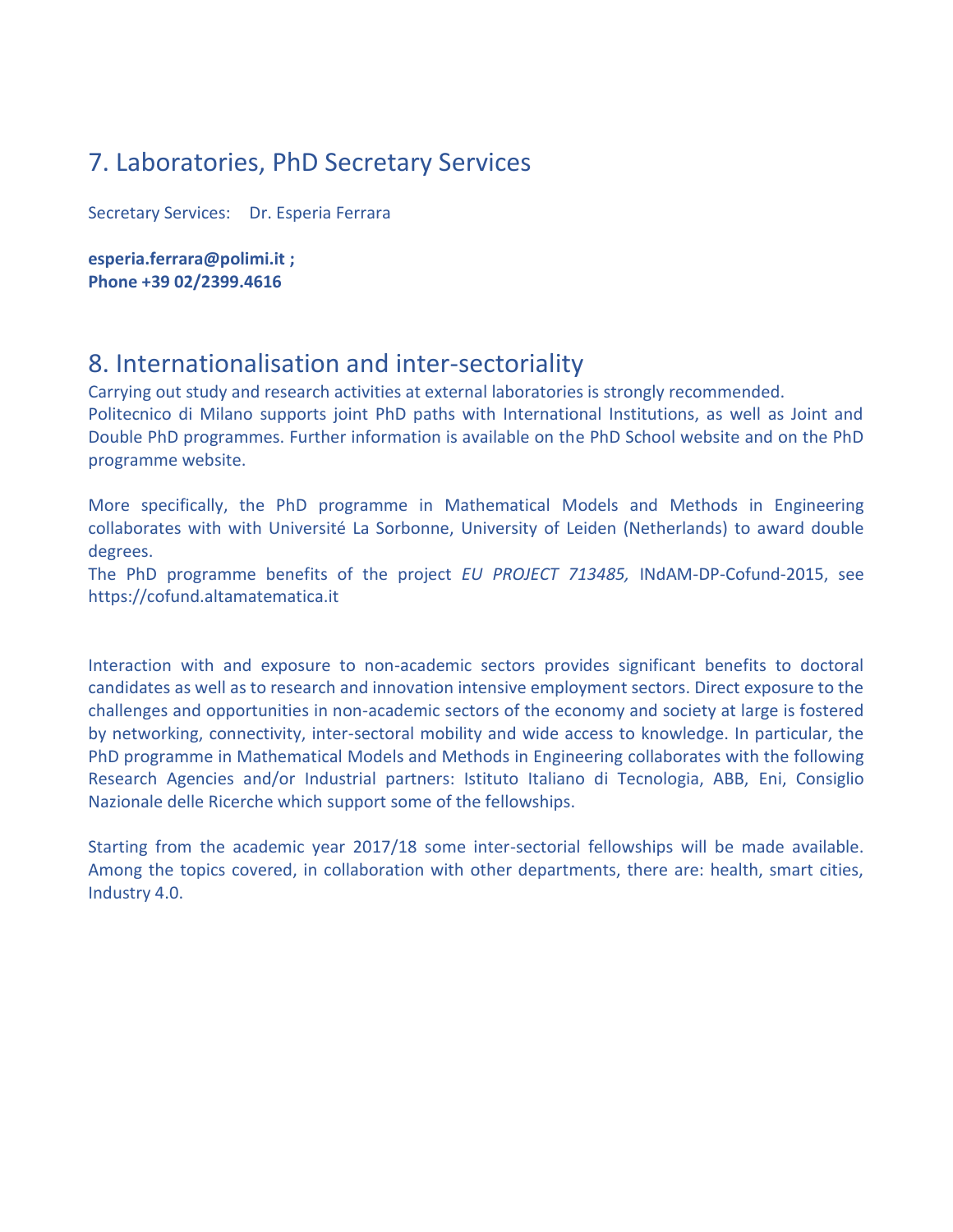## Attachment A1 – PhD Programme Coordinator

Irene Maria Sabadini.

EXPERIENCE: April 2015-present Full professor, Politecnico di Milano, SSD Geometria, MAT/03; March 2007- March 2015: Associate professor, Politecnico di Milano; June 2002 - February 2007 Researcher, Politecnico di Milano; September 1999 - May, 2002, Researcher as "assegnista di ricerca", Politecnico di Milano;

1996 PhD in Mathematics, University of Milano, Italy.

1989: degree (summa cum laude) in Mathematics, University of Milano.

PUBLICATIONS: Author of about 200 papers, 7 research books and editor of 10 books.

VISITING professor in the following universities: (list from 2000)

from 2007 to 2019: Chapman University Orange USA;

2002, 2006, 2010, 2014, 2017, 2019: Charles University of Prague;

2003, 2004, 2005, 2006: George Mason University, Fairfax, USA;

2002, 2004, 2008, 2009, 2017, 2019: State University of Ghent, Belgium;

2010 Instituto Politecnico Nacional, Citta' del Messico;

2012, 2013, 2015, 2016, 2018, 2019, 2020: Tel Aviv University, Israel;

2013, 2015, 2017: University of Macau, China;

2017, University USTC Hefei, China;

2012, 2013, 2014, 2015, 2016, 2017: Ben Gurion University Beer Sheva, Israel.

INVITED SPEAKER to conferences in various countries among which (list from 2000): Porto (Portugal), Amsterdam (Netherland), Aveiro (Portugal), Praga (Czech Republic), Cracovia (Poland), Orange (USA), Mosca (Russia), Weimar, (Germany), Gent (Belgium), Citta' del Messico (Mexico), Roma, Macao (China), Berlino (Germany), Londra (United Kingdon), Ankara, (Turkey), Toulouse (France), Catania, Fairfax, (USA), Vaxjo (Sweden), Erfurt (Germany), Lisbon (Portugal), Weimar (Germany).

Invited speaker in several universities, among which: Universita' di Firenze (Italy), Universita' di Trento (Italy), Universita' di Pavia (Italy), Universita' di Milano (Italy), Politecnico di Torino (Italy), University of Gent (Belgium), Charles University of Prague (Czech Republic), University of Maryland at College Park (US), George Mason University, Fairfax (USA) University of Hefei (China), University of Macau (China). REFEREE for several international Journals; referee for National Science Foundation (USA), and FWO-

Research Foundation – Flanders, Belgium.

MEMBER of the expertpanel "Mathematical Sciences", FWO- Belgium since 2019, CHAIR since 2021.

MAIN EDITOR of the section "Higher dimensional geometric function theory and hypercomplex analysis" of the journal Complex Analysis and Operator Theory.

MEMBER of the EDITORIAL BOARD of "Complex Variables and Elliptic Equations", "Milan journal of Mathematics", "Advances in Applied Clifford Algebras".

DIRECTOR of the "Seminario Matematico e Fisico di Milano".

MEMBER of the steering committee of the ICCA Conferences since 2017 and PRESIDENT since 2020. Secretary and treasurer and member of the board of the ISAAC Society since 2017.

RECIPIENT in 2017 with the co-authors Y. Aharonov, F. Colombo, S. Popescu, D.C. Struppa, J. Tollaksen the prestigious Cozzarelli prize of the National Academy of Science, USA, for the article "Quantum violation of the pigeonhole principle and the nature of quantum correlations" published on PNAS in 2016.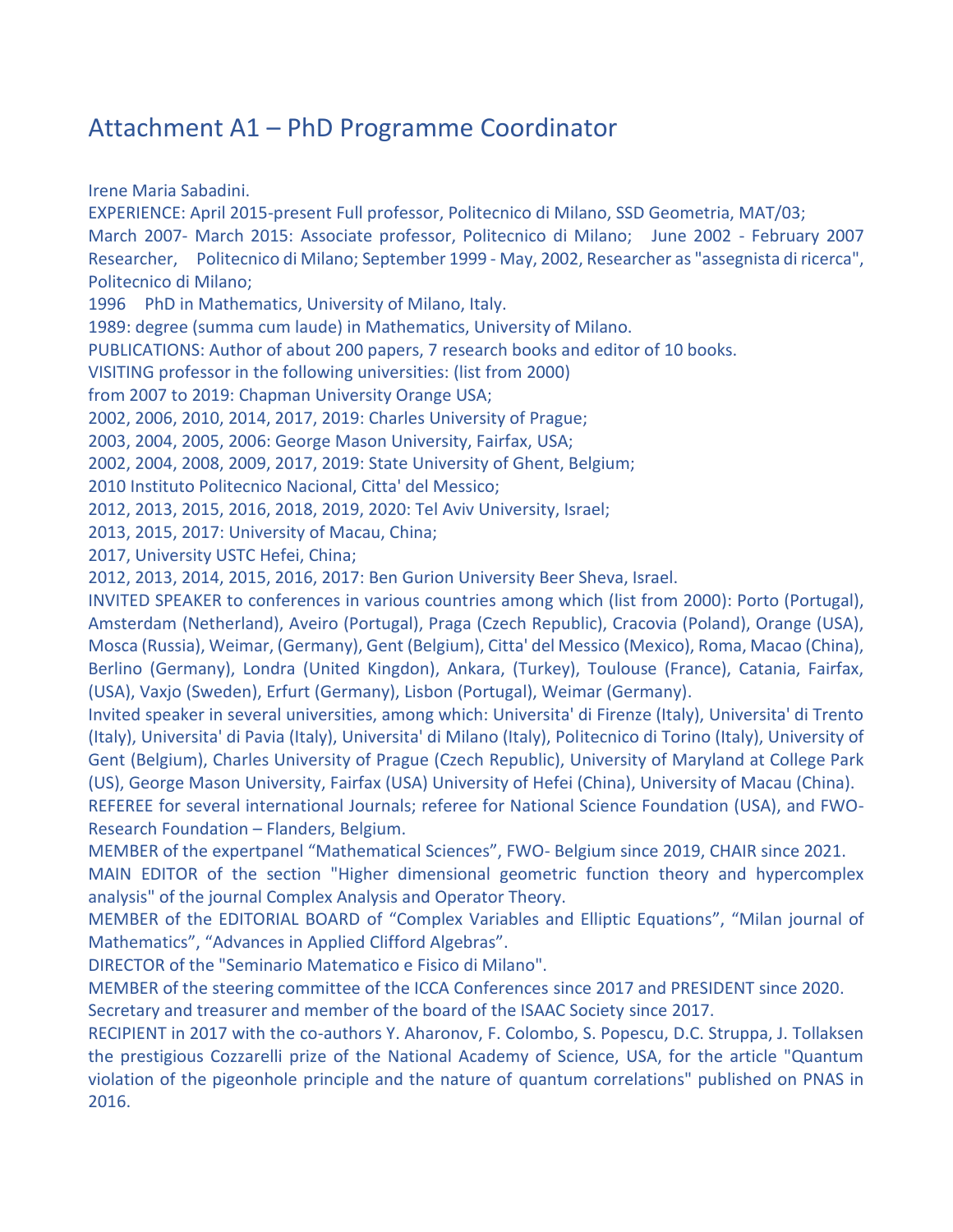# Attachment A2 – PhD Faculty Board

| <b>NAME</b>                            | <b>AFFILIATION</b>         | <b>SSD - TITLE OF SSD</b>                                                                 |
|----------------------------------------|----------------------------|-------------------------------------------------------------------------------------------|
| Prof.ssa Sabadini Irene<br>Maria       | Dipartimento di Matematica | MAT03 / Geometria                                                                         |
| Prof.ssa Antonietti Paola<br>Francesca | Dipartimento di Matematica | MAT08 / Analisi Numerica                                                                  |
| Prof. Catino Giovanni                  | Dipartimento di Matematica | MAT03 / Geometria                                                                         |
| Prof. Ciarletta Pasquale               | Dipartimento di Matematica | MAT07 / Fisica Matematica                                                                 |
| Prof.ssa Confortola Fulvia             | Dipartimento di Matematica | MAT06 / Probabilità e statistica<br>matematica                                            |
| Prof.ssa Conti Monica                  | Dipartimento di Matematica | MAT05 / Analisi Matematica                                                                |
| Prof. Correggi Michele                 | Dipartimento di Matematica | MAT07 / Fisica Matematica                                                                 |
| Prof. Fagnola Franco                   | Dipartimento di Matematica | MAT06 / Probabilità e statistica<br>matematica                                            |
| Prof. Formaggia Luca                   | Dipartimento di Matematica | MAT08 / Analisi Numerica                                                                  |
| <b>Grillo Gabriele</b><br>Prof.        | Dipartimento di Matematica | MAT05 / Analisi Matematica                                                                |
| Prof. Gazzola Filippo                  | Dipartimento di Matematica | MAT05 / Analisi Matematica                                                                |
| Prof.ssa Guglielmi<br>Alessandra       | Dipartimento di Matematica | SECS-S01 / Statistica                                                                     |
| Prof. Lella Paolo                      | Dipartimento di Matematica | MAT03 / Geometria                                                                         |
| Prof. Magli Giulio                     | Dipartimento di Matematica | MAT07 / Fisica Matematica                                                                 |
| Prof. Marazzina Daniele                | Dipartimento di Matematica | SECS-S06 / Metodi Matematici<br>dell'economia e delle scienze<br>attuariali e finanziarie |
| Prof.ssa Marchini Elsa Maria           | Dipartimento di Matematica | MAT05 / Analisi Matematica                                                                |
| Prof. Paganoni Anna Maria              | Dipartimento di Matematica | SECS-S01 / Statistica                                                                     |
| Prof. Perotto Simona                   | Dipartimento di Matematica | MAT08 / Analisi numerica                                                                  |